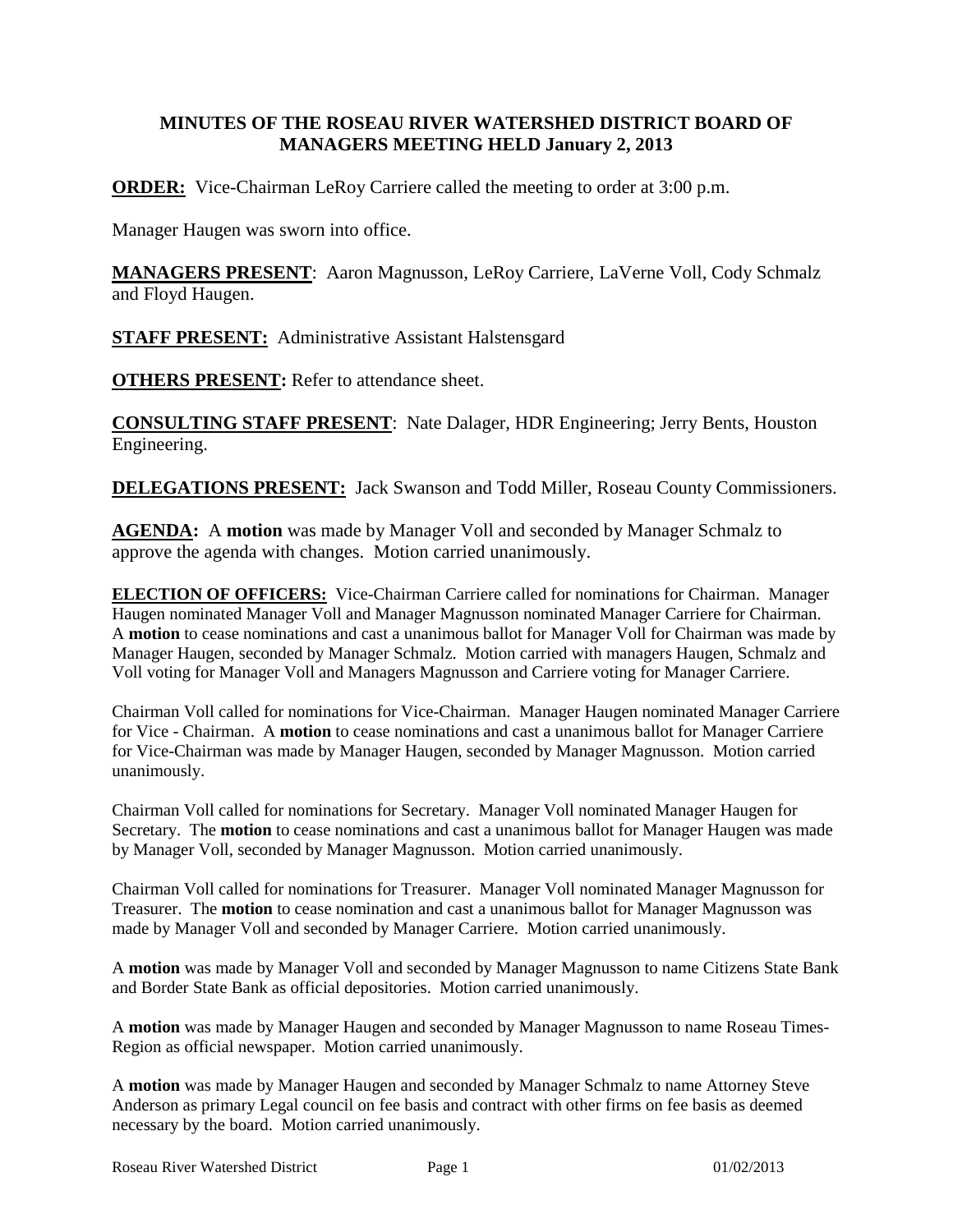A **motion** was made by Manager Carriere and seconded by Manager Voll to appoint Managers Haugen and Carriere to the Personnel Committee. Motion carried unanimously.

A **motion** was made by Manager Voll and seconded by Manager Schmalz to appoint Manager Magnusson as the representative to the FSA office. Motion carried unanimously.

A **motion** was made by Manager Voll and seconded by Manager Magnusson to appoint Manager Carriere and Manager Haugen as delegates on the Project Team. Motion carried unanimously.

A **motion** was made by Manager Voll and seconded by Manager Magnusson to appoint Manager Haugen and Manager Voll as delegates on the Roseau River International Watershed Board. Motion carried unanimously.

Manager Voll nominated Todd Miller and Manager Magnusson nominated Manager Carriere as the Red River Watershed Management Board delegate. After discussion, the **motion** to appoint Manager Carriere as the delegate to the RRWMB passed with Managers Magnusson, Carriere and Schmalz in favor and Managers Voll and Haugen opposed.

A **motion** was made by Manager Carriere and seconded by Manager Voll to have no primary engineering firm and contract with a firm on an as needed basis. Motion carried unanimously.

**MINUTES:** A **motion** was made by Manager Carriere and seconded by Manager Magnusson to approve the December 5, 2012 regular meeting minutes as mailed. Motion carried unanimously. A **motion** was made by Manager Carriere and seconded by Manager Magnusson to approve the December 12, 2012 regular meeting minutes with changes. Motion carried unanimously.

#### **RECEIPTS:**

| <b>Receipts -- Memo</b>                     |    | <b>Balancel</b> |
|---------------------------------------------|----|-----------------|
| Citizens State Bank -- Interest on checking | S  | 33.43           |
| <b>IVerison Wireless -- refund</b>          | £. | 36.95           |
| Marshall County -- share of taxes           | \$ | 199.79          |
| <b>TOTALIS</b>                              |    | 270.17          |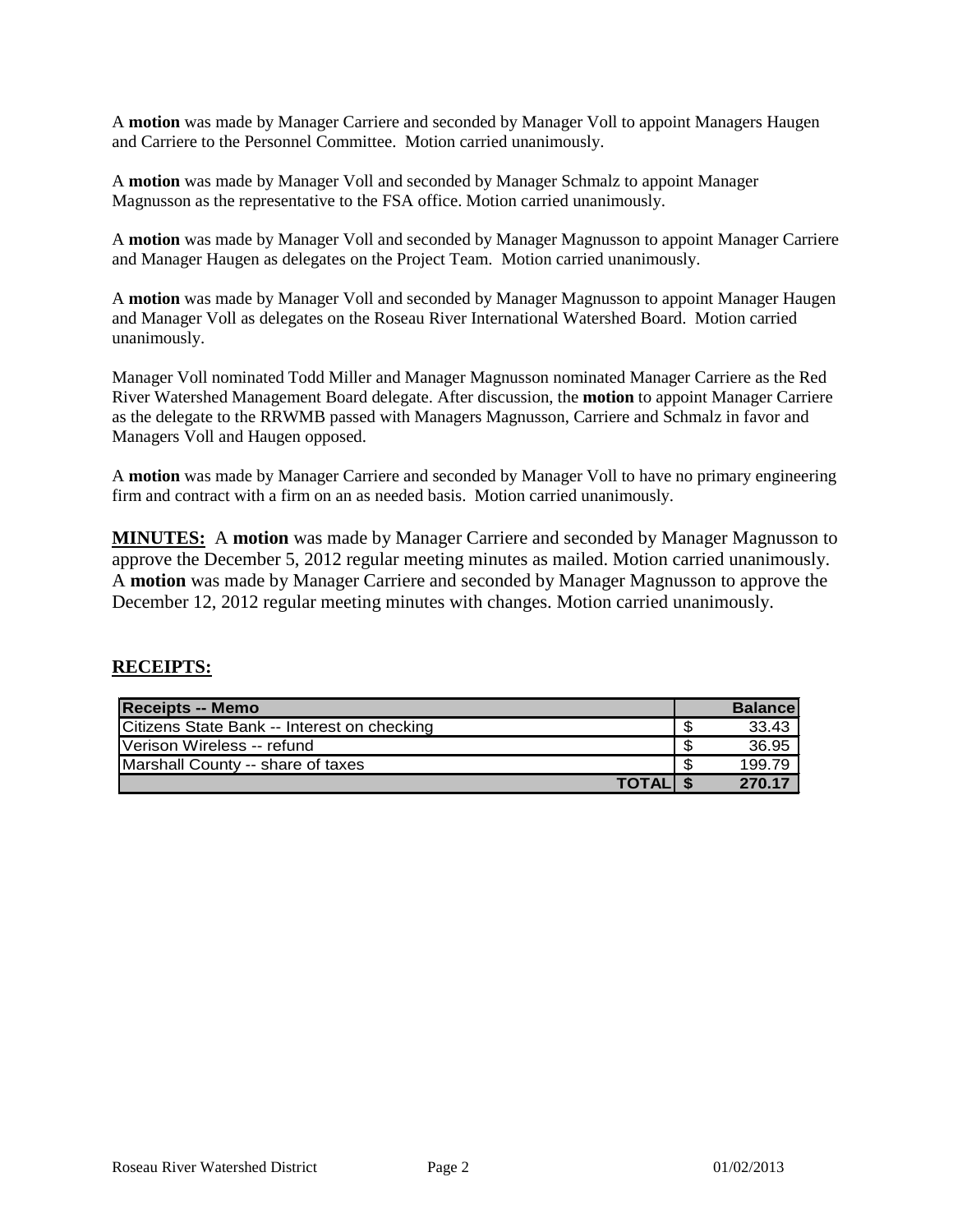| <b>Bills -- Memo</b>                                 |                                      | Amount    |
|------------------------------------------------------|--------------------------------------|-----------|
| City of Roseau -- utilities                          | \$                                   | 258.59    |
| Rinke Noonan -- legal fees through 11-30-12          | \$                                   | 967.50    |
| CenturyLink -- phone bill                            | \$                                   | 110.94    |
| Sjoberg's Cable TV -- cable internet                 | $\overline{\$}$                      | 45.53     |
| Marco -- copier maintenance                          | \$                                   | 24.05     |
| Roseau Times-Region -- notice                        | \$                                   | 10.50     |
| Minnesota Energy -- natural gas bill                 | \$                                   | 146.77    |
| Frank's TV / Radio Shack -- flash drives             | \$                                   | 39.50     |
| HDR Engineering -- Project Engineering               | \$                                   | 7,989.80  |
| Floyd Haugen -- meetings, mileage and expenses       | \$                                   | 91.86     |
| LeRoy Carriere -- meetings, mileage and expenses     | \$                                   | 419.34    |
| Aaron Magnusson -- meetings, mileage and expenses    | $\overline{\mathcal{S}}$             | 158.86    |
| Cody Schmalz-- meetings, mileage and expenses        | \$                                   | 268.97    |
| LaVerne Voll -- meetings, mileage and expenses       | \$                                   | 300.06    |
| Tracy Halstensgard -- wages                          | \$                                   | 2,162.96  |
| PERA -- employee and employer share                  | \$                                   | 370.81    |
| Internal Revenue Service -- 941 tax                  | \$                                   | 665.83    |
| Doug's Supermarket -- food for meetings and supplies | \$                                   | 41.85     |
| Scott's True Value -- supplies                       | \$                                   | 13.99     |
| RTW Inc. -- Workers Comp Insurance                   | \$                                   | 464.00    |
| Alpha Security -- work on safes                      | \$                                   | 125.00    |
| Roso Cleaners -- rugs                                | \$                                   | 37.62     |
| Citizens State Bank -- stop check                    | \$                                   | 30.00     |
| Multi Office Products -- office supplies             | \$                                   | 24.52     |
| <b>TOTAL</b>                                         | $\overline{\boldsymbol{\mathsf{S}}}$ | 14,768.85 |

**BILLS:** A motion was made by Manager Carriere to pay the normal monthly bills, seconded by Manager Magnusson. Motion carried unanimous.

## **DELEGATIONS:**

Commissioner Swanson asked the board if they would be interested in implementing a beaver bounty policy. There was discussion, but no action was taken by the board.

Russell Walker submitted a request to the board to hay the land in the Norland Impoundment. There was discussion on the mitigation proposal and land use within the project. Mr. Walker will look at the area in the spring and continue to be in contact with the board.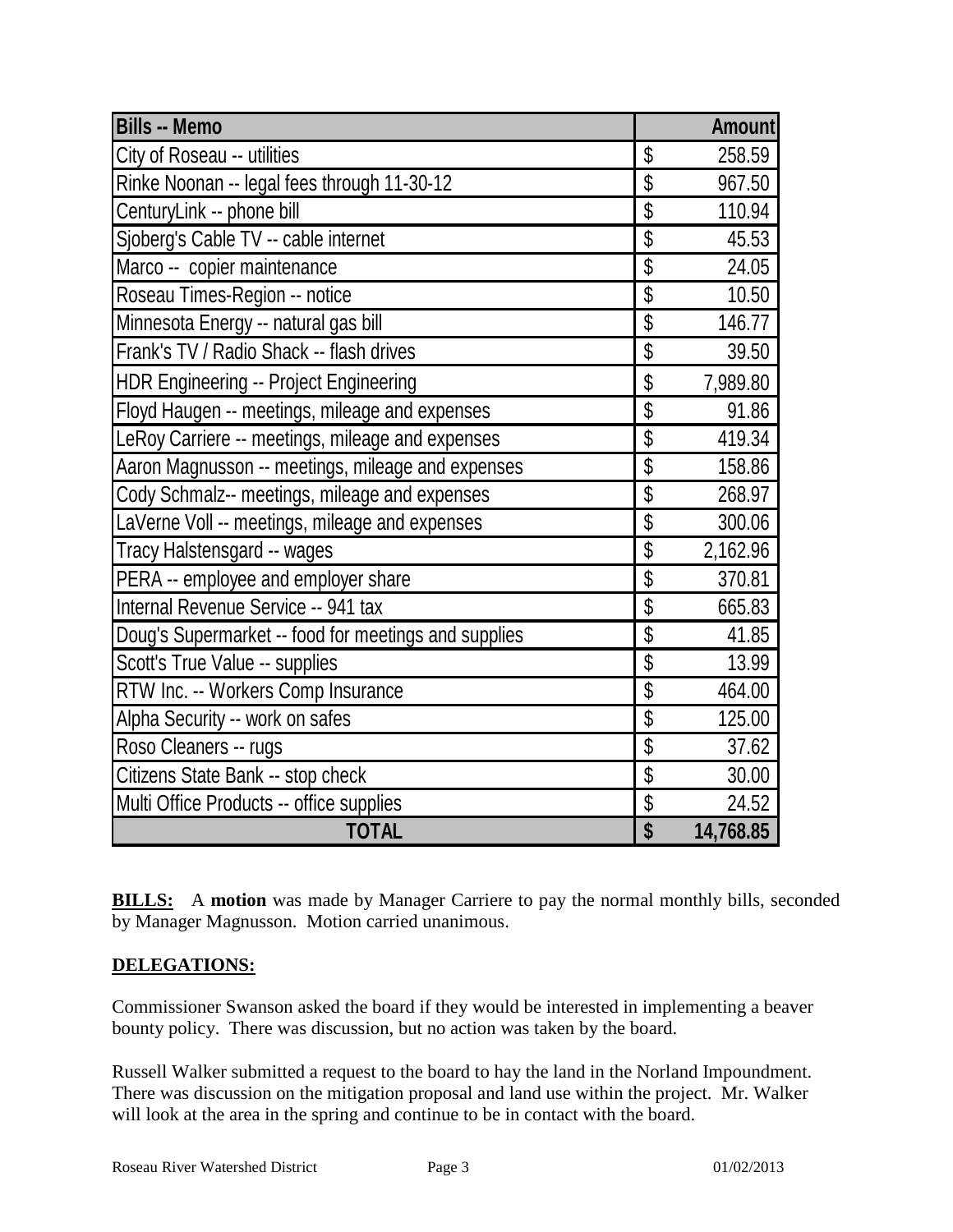#### **PROJECT REPORT:**

Hay Creek/Norland: The board directed Administrative Assistant Halstensgard to write a letter to the DOL stressing the importance of resolving the outstanding dispute. Engineer Dalager discussed the COE permit issue.

The board discussed the operation of the project. Chairman Voll suggested Mike Higgins as an operator for the project. The Board will invite Mr. Higgins to the next Board meeting.

Palmville Project: Engineer Dalager discussed the collection of the monitoring equipment and the future monitoring. A **motion** was made by Manager Carriere, seconded by Manager Haugen to pay the HDR Engineering bill in the amount of \$894.35. Motion carried unanimously.

Beltrami: Commissioner Miller discussed the issue between the COE and the County on CD 7 (Hay Creek Headwaters). Mr. Miller also discussed the LUP CCMP meeting held in Bemidji. Engineer Bents discussed a handout concerning BISF site review (see attached).

Arpin Impoundment: There was nothing new to report

SD 51 cleaning: The board reviewed Ron Huderle's photos and discussed the work being completed. Manager Haugen asked about using a dozer to remove the debris. There was discussion on the feasibility using the dozer on the ice.

RRWMA: Engineer Dalager gave an update on the COE geotechnical survey which should be completed in January, at that time Nate will issue the Preliminary Engineers Report. Engineer Dalager suggested scheduling a public hearing sometime in February to accept the preliminary engineer's report with a PT meeting the same day. There was discussion on the funding for the project. February 1, 2013 at 2 p.m. was set at a public informational meeting time in Badger. There was extensive discussion on the DNR funding of the project. A **motion** was made by Manager Carriere, seconded by Manager Haugen to approve the HDR Engineering in the amount of \$7,033.77. Motion carried unanimously.

#### **PERMITS:**

The board discussed permit #13-01 (Pete Grafstom). A **motion** was made by Manager Haugen to approve the permit for a 24" CMP with a trap, seconded by Manager Schmaltz. Motion carried unanimously.

#### **RRWMB**:

- Public information initiative Mark Meister
- River Watch forum
- COE permit for tiling main issue was jurisdiction
- WCA review & water governance council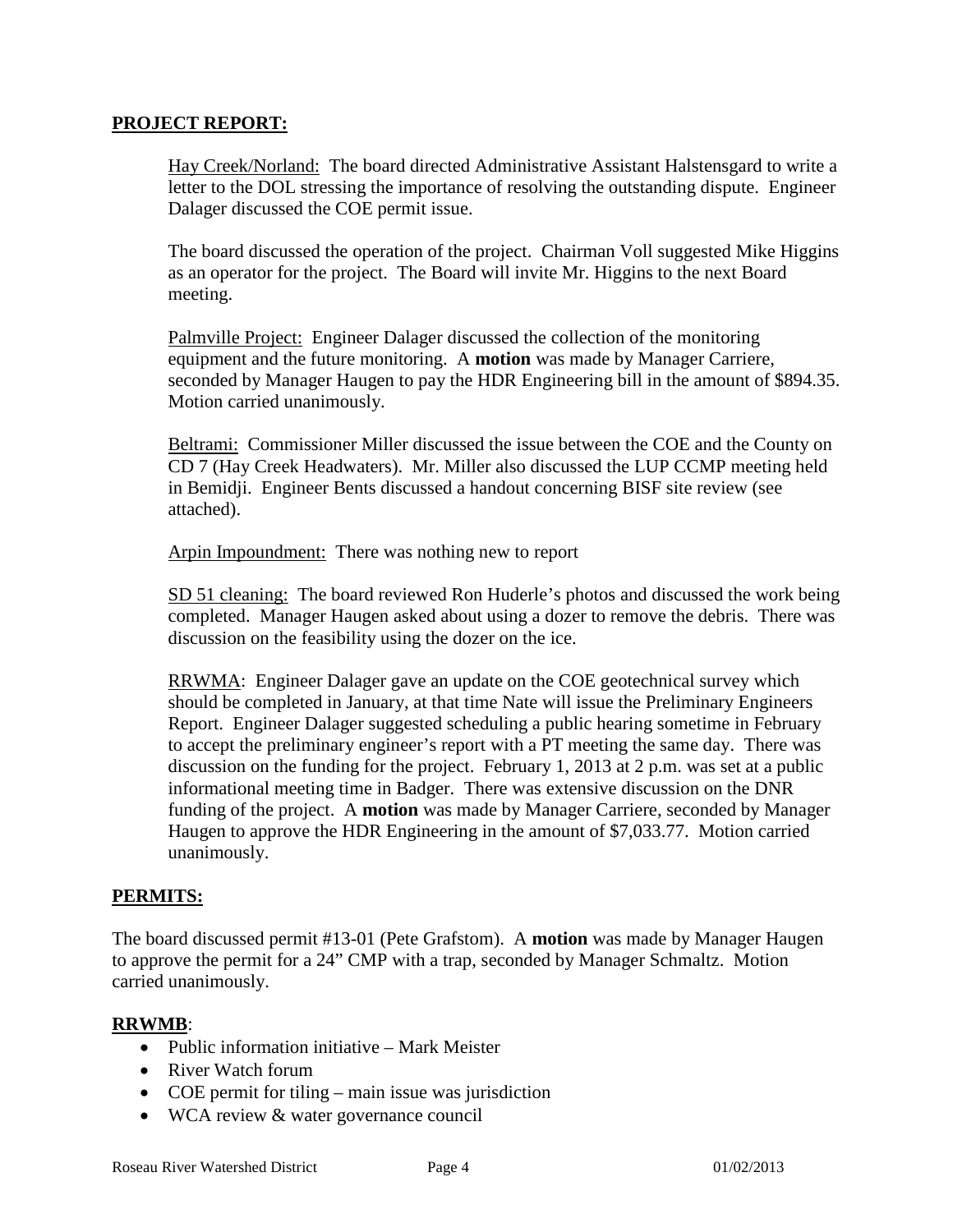- Utilizing the PPT to work through the COE Concurrence Points were discussed at the FDRWG
- March  $12^{th}$  &  $13^{th}$  is tentatively scheduled for the Joint Conference.
- Engineer Bents discussed the drain tile recommendations.

## **FDRWG Meeting:**

- Monitoring results
- Technical paper  $14 \text{cost share guidance}$

# **RRBC:**

- RRIW update
- Funding for detention study in Piney area.

## **ADMINISTRATIVE REPORT:**

- Duxby Levee inspection postponed until next year. There was discussion on the responsibility for maintenance.
- New IRS mileage rate \$0.565
- Bill from Kittson County
- The board will schedule a CAC meeting at a later date.
- Minnesota Viewers Association seminar
- Ron Spaeth land purchase proposal

### **OLD BUSINESS:**

The Administrator position will be discussed during a closed meeting.

#### **NEW BUSINESS:**

There was discussion on the removal of hay bales on the West Interceptor restoration land.

A **motion** was made by Manager Carriere Seconded by Manager Schmalz to extend the permit for sidewater inlets for Manager Haugen for 1 year.

## **OTHER ITEMS:**

After reviewing the managers' vouchers, a **motion** was made by Manager Carriere seconded by Manager Voll to approve the managers' vouchers. Motion carried unanimously.

A **motion** was made by Manager Carriere to close the public meeting, seconded by Manager Schmalz. Motion carried unanimously. A **motion** was made by Manager Carriere seconded by Manager Schmaltz to close the closed meeting. Motion carried unanimously. A **motion** was made by Manager Voll to open the public meeting, seconded by Manager Carriere. Motion carried unanimously.

A **motion** was made by Manager Haugen to hire Torin McCormack at the package discussed with the Mr. McCormack, seconded by Manager Voll. Motion failed. A **motion** was made by Manager Carriere to table the hiring and invite Mr. McCormack to attend the next meeting to meet with the board, seconded by Manager Schmaltz. The Board will meet with Mr. McCormack at 3 p.m. on January 9, 2013.